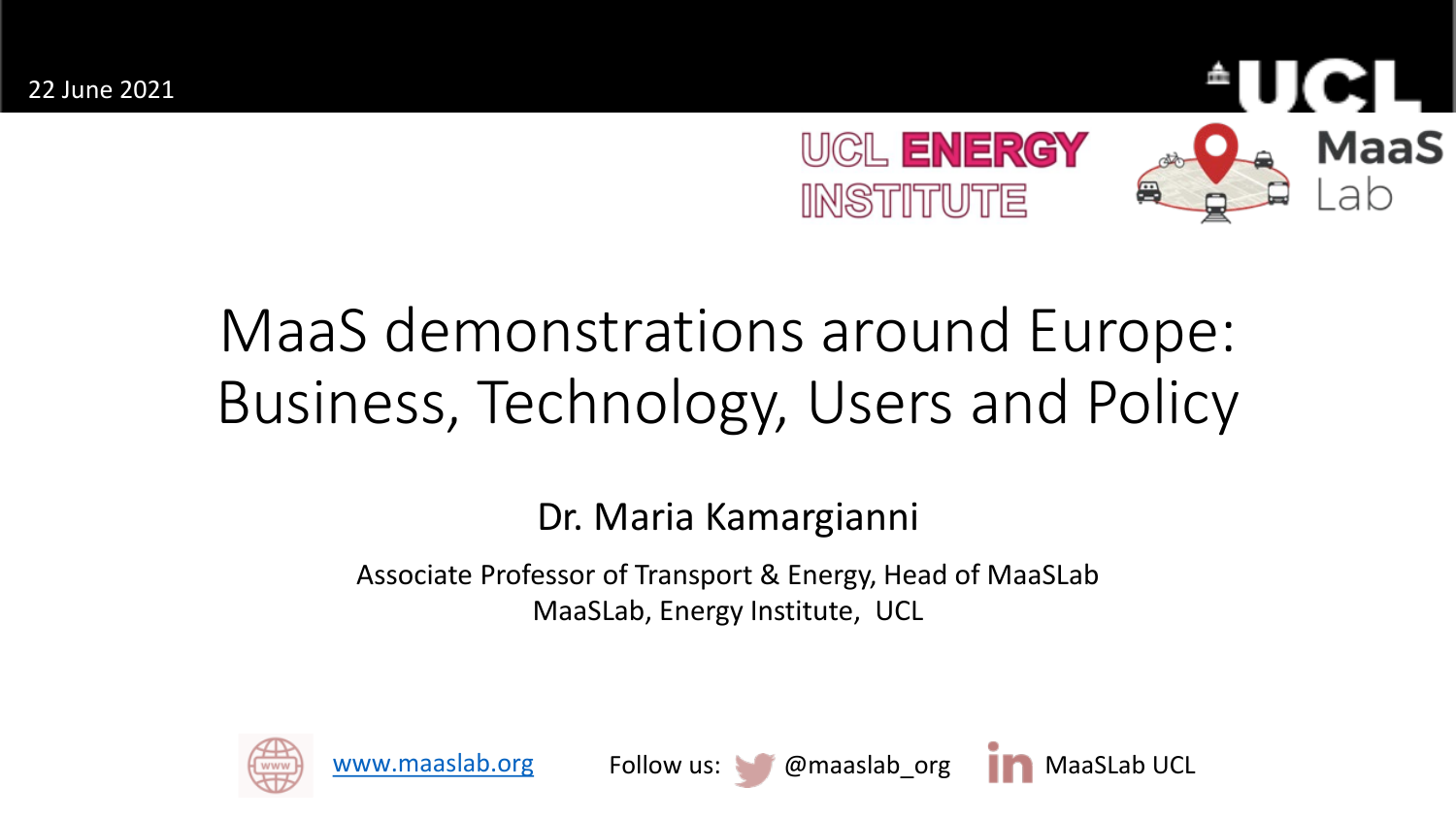

# **The MaaS Concept**

### Supply side **Demand side** Demand side Mobility Service Providers *(MSPs)* **MaaS** MaaS Users (MUs) Operator(s) **Transport Operators** *(MO)* 会员最弱要 C Intermodal Journey Planner ● 8 × 星 毎 黒 Information & Planning Integration Ø Real Time Information **Mobility Supportive Services** 圃  $\mathbf{H}(\mathbf{P})$ **Booking … Advance travelers experience** Payment Payment & **……图**…… Ticketing Integration Getting on board / Ticket 働 MaaS Products9 User Account MaaS Platform(s)

Source: Kamargianni, M., Matyas, M., Li, W., Muscat, J., Yfantis, L., 2018. The MaaS Dictionary. MaaSLab, Energy Institute, University College London.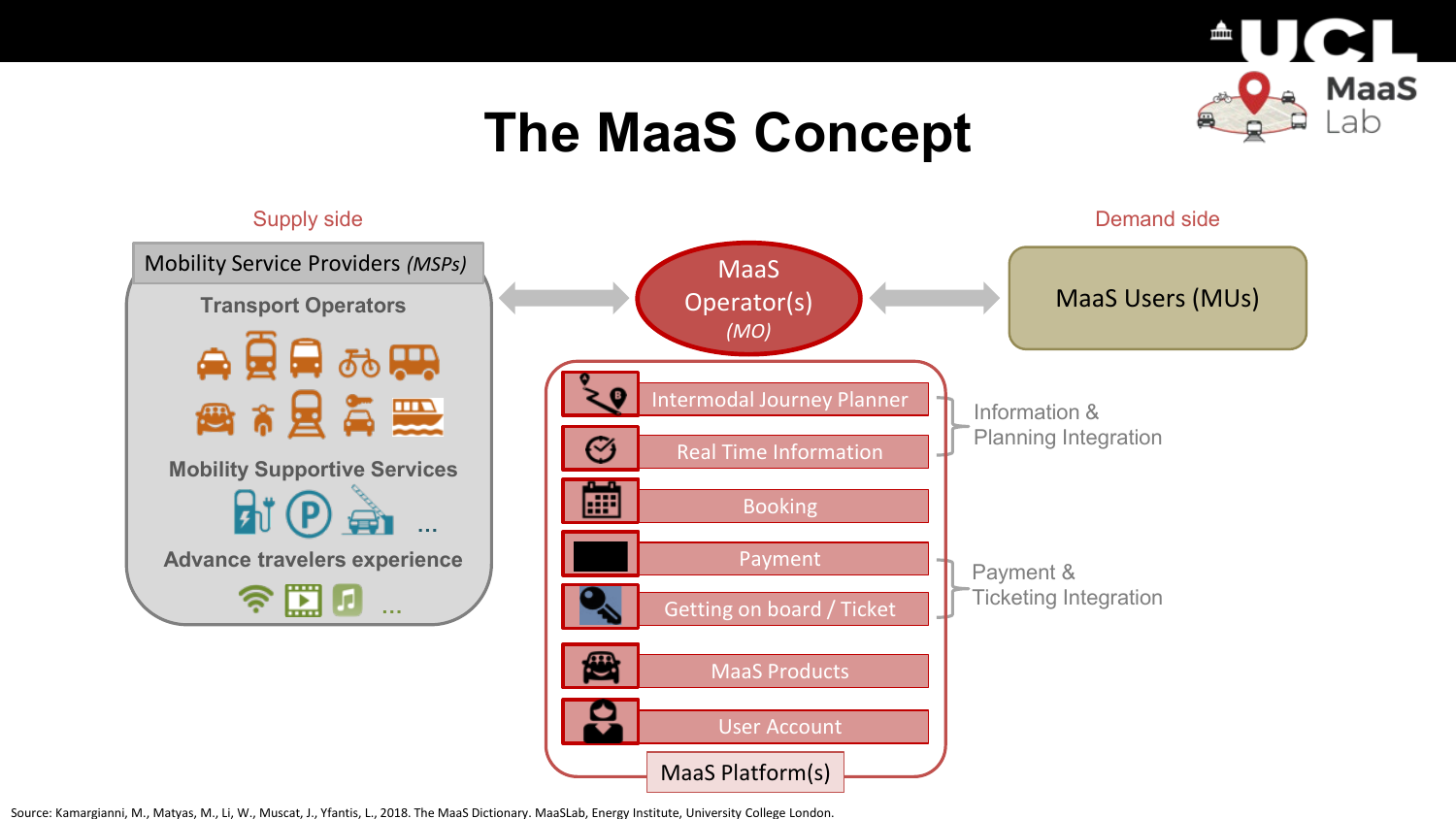

## **The definition of MaaS**

"Mobility-as-a-Service (Maas) is a user-centric, intelligent mobility management and distribution system, in which an integrator brings together offerings of multiple mobility service providers, and provides end-users access to them through a digital interface, allowing them to seamlessly plan and pay for mobility."



Source: MaaSLab, 2018. The MaaS Dictionary. Available at: [https://docs.wixstatic.com/ugd/a2135d\\_d6ffa2fee2834782b4ec9a75c1957f55.pdf](https://docs.wixstatic.com/ugd/a2135d_d6ffa2fee2834782b4ec9a75c1957f55.pdf)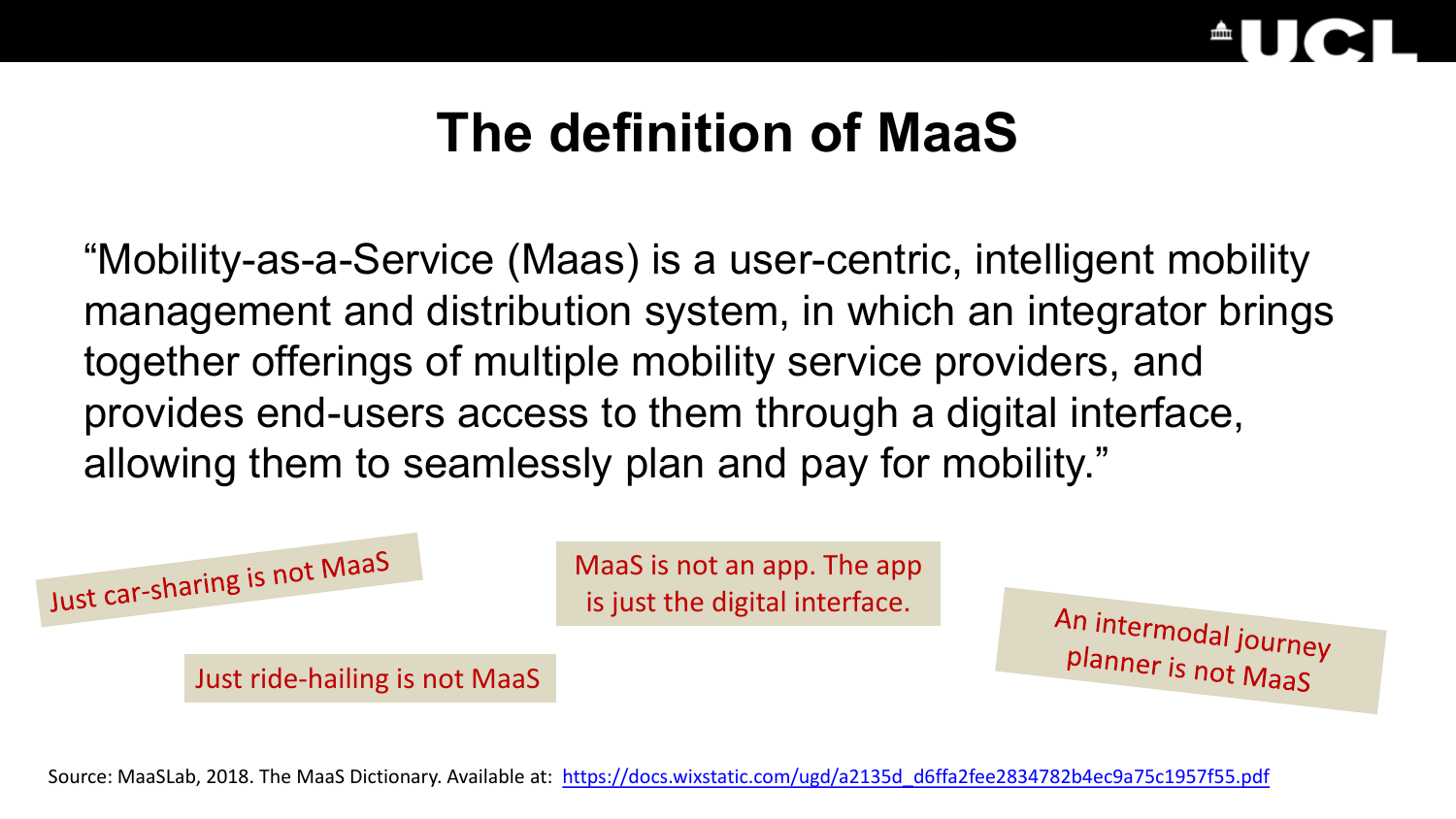

# **MaaS Pillars**

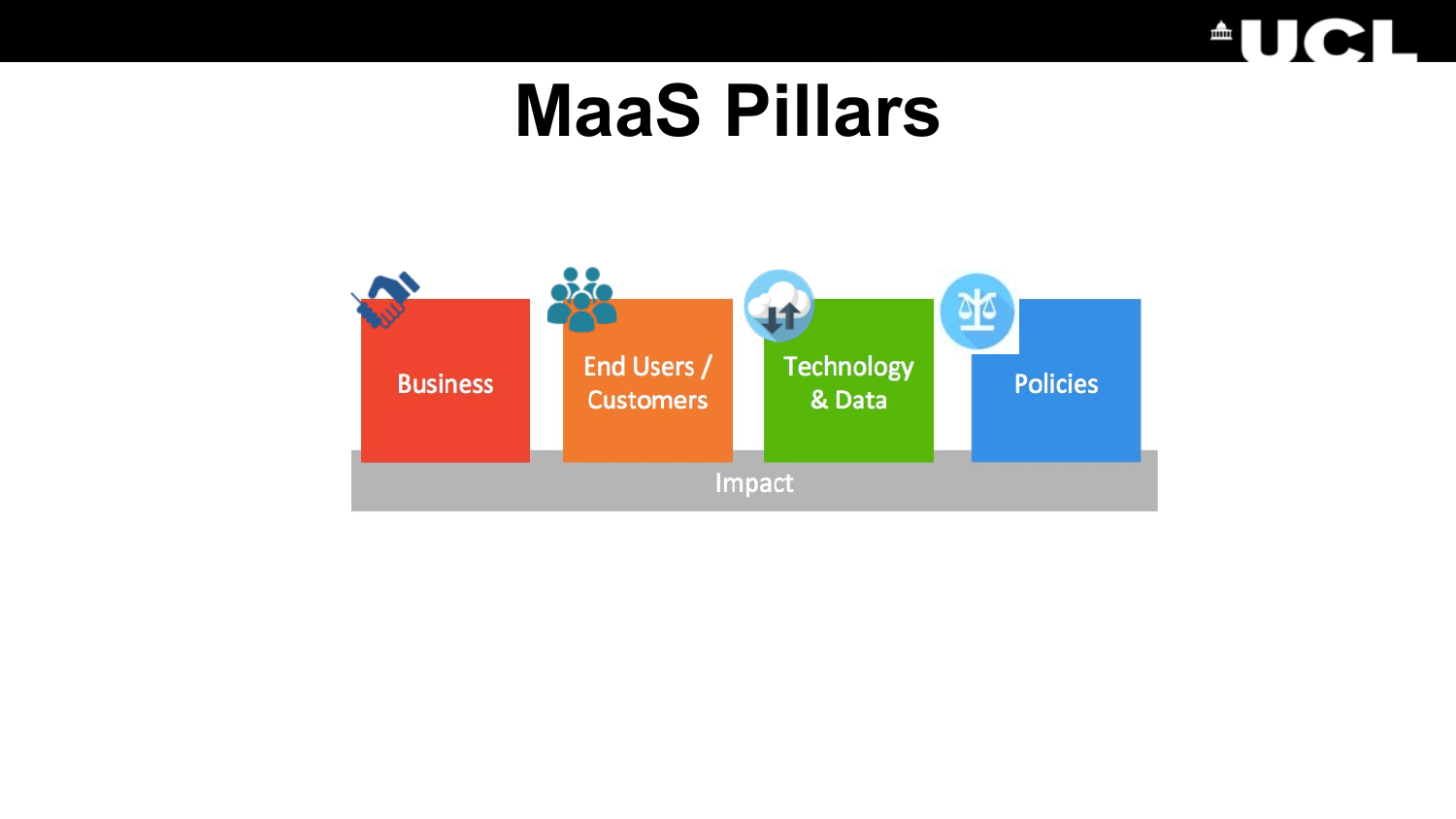

# MaaS4EU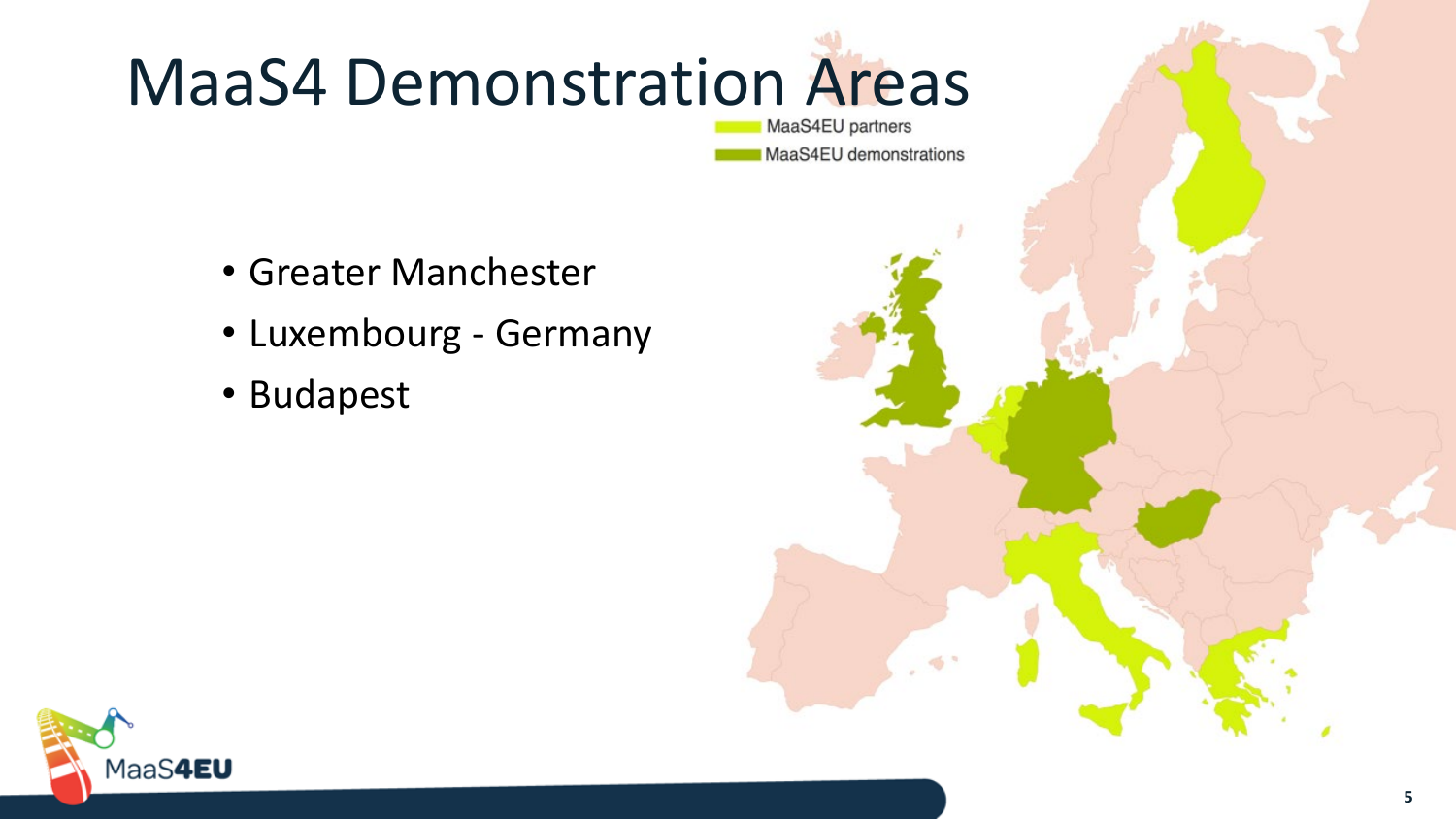

### Business **Hypotheses, Challenges & Lessons Learned**

### **MaaS Operator Types**

Initial assumption: The key consideration is that a **Public Transport Authority** is already responsible for all public transit modes/operators. Moreover, in most cases, it is the authority regulating and authorizing (or procuring) the operation of all the other private transport operators (i.e. taxi, car-sharing etc.). In addition, as a not-for-profit organisation, the PTA might be able to cultivate the trust needed for the uptake of the endeavour. However, on the downside, this might require an organisational change and flexible collaboration with other PTAs when addressing connectivity with other regions.

Tested in: Greater Manchester

### Opportunities, Challenges & Lessons learned:

- PTA has already established relationships with all transport providers in the city. Easy access to them to discuss and explore new concepts.
- It takes time for a PTA to change organisational structures or secure approvals for a new service.
- Complexity in receiving the money from the MaaS products and distributing them to the MSPs.
- Difficult to operate outside its jurisdiction area; some areas left outside.

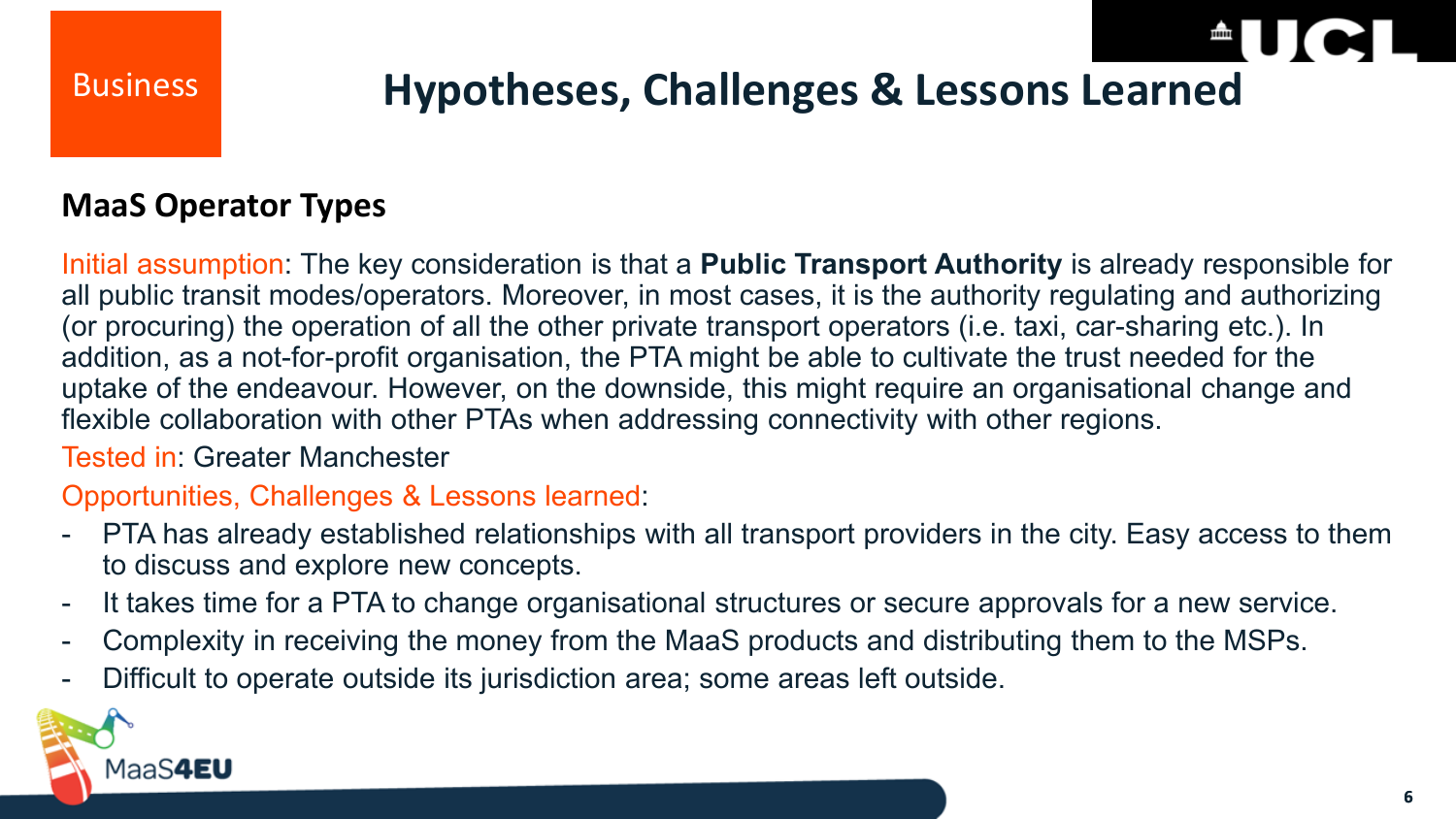

### Business **Hypotheses, Challenges & Lessons Learned**

### **MaaS Operators Types**

Initial assumption: A **transport operator** might also drive the MaaS Business Ecosystem by creating the conditions to attract other relevant service providers, who might appreciate the advantages of collaboration, as this may support cost savings in operation and co-investments. This effort is based on the notion of coopetition (collaboration between competing actors), as all the competitors in network industries are recognising the benefits of collaborating on innovative approaches.

### Tested in: Luxembourg

### Opportunities, Challenges & Lessons learned:

- It is too difficult for a TO to collaborate with competitors.
- Especially for TOs who offer a variety of mobility services, it is almost impossible to collaborate with others.
- Even setting up discussions with other MSPs was difficult.

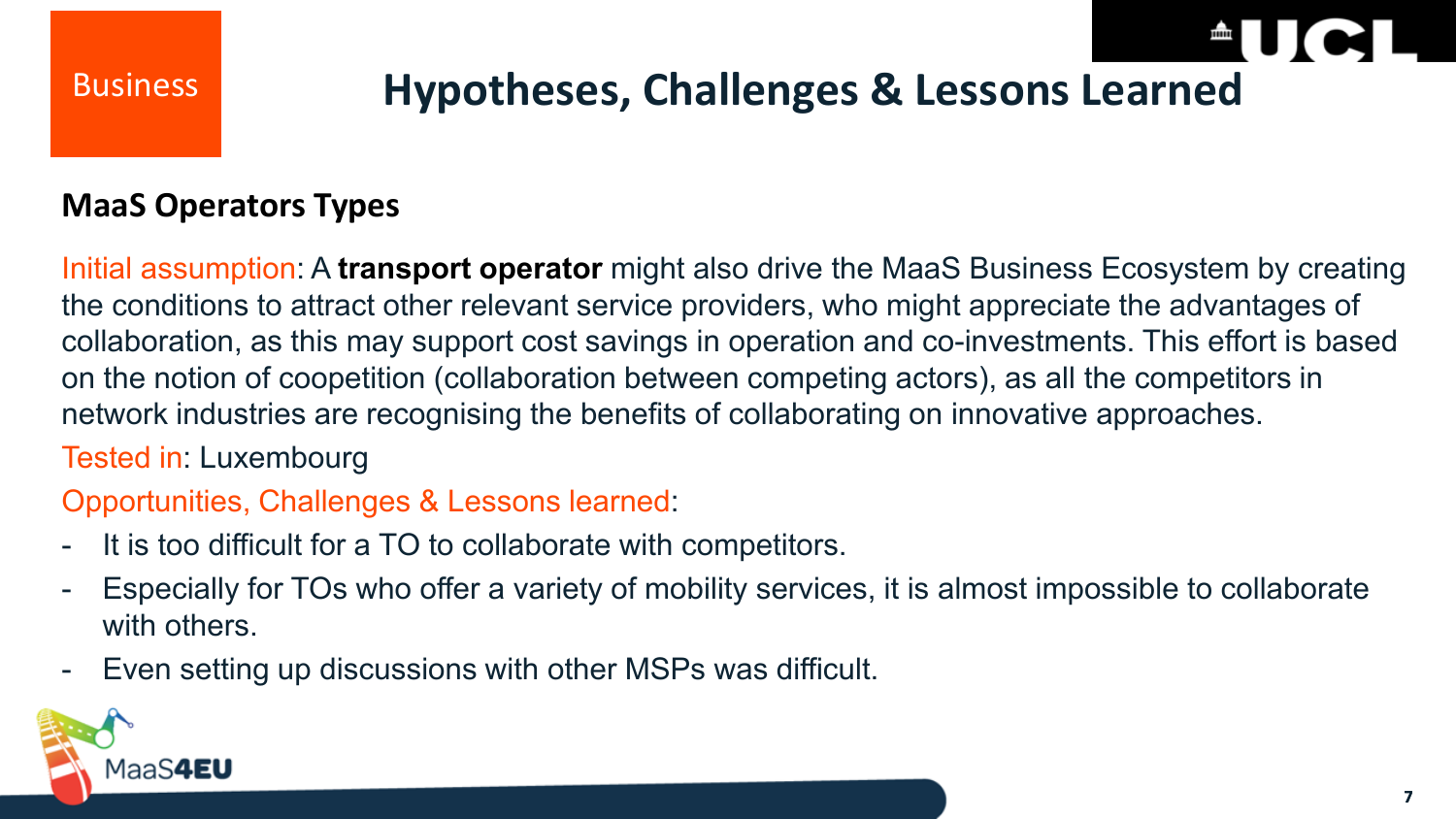### Business **Hypotheses, Challenges & Lessons Learned**

### **MaaS Operators Types**

Initial assumption: A **trailblazer of MaaS services private company**. A new actor dedicated to operate and drive the MaaS Business Ecosystem might be more equipped to support the above characteristics and promote trust, collaboration and coopetition amongst existing transport operators and travel service providers. Such an operator might also be in a better position to transverse existing boundaries and silos in the mobility sector. At the same time, a new actor might also face inertia and lock-in effects from previous efforts.

Tested in: Budapest

Opportunities, Challenges & Lessons learned:

- The beginning was quite difficult as there are no previous relationships between the MO and the MSPs.
- With the support of the PTA, communication channels were established with the MSPs.
- Wide participation of MSPs in the pilot.
- Some issues with MSPs in terms of the agreements and data sharing. It took time, but they were solved.

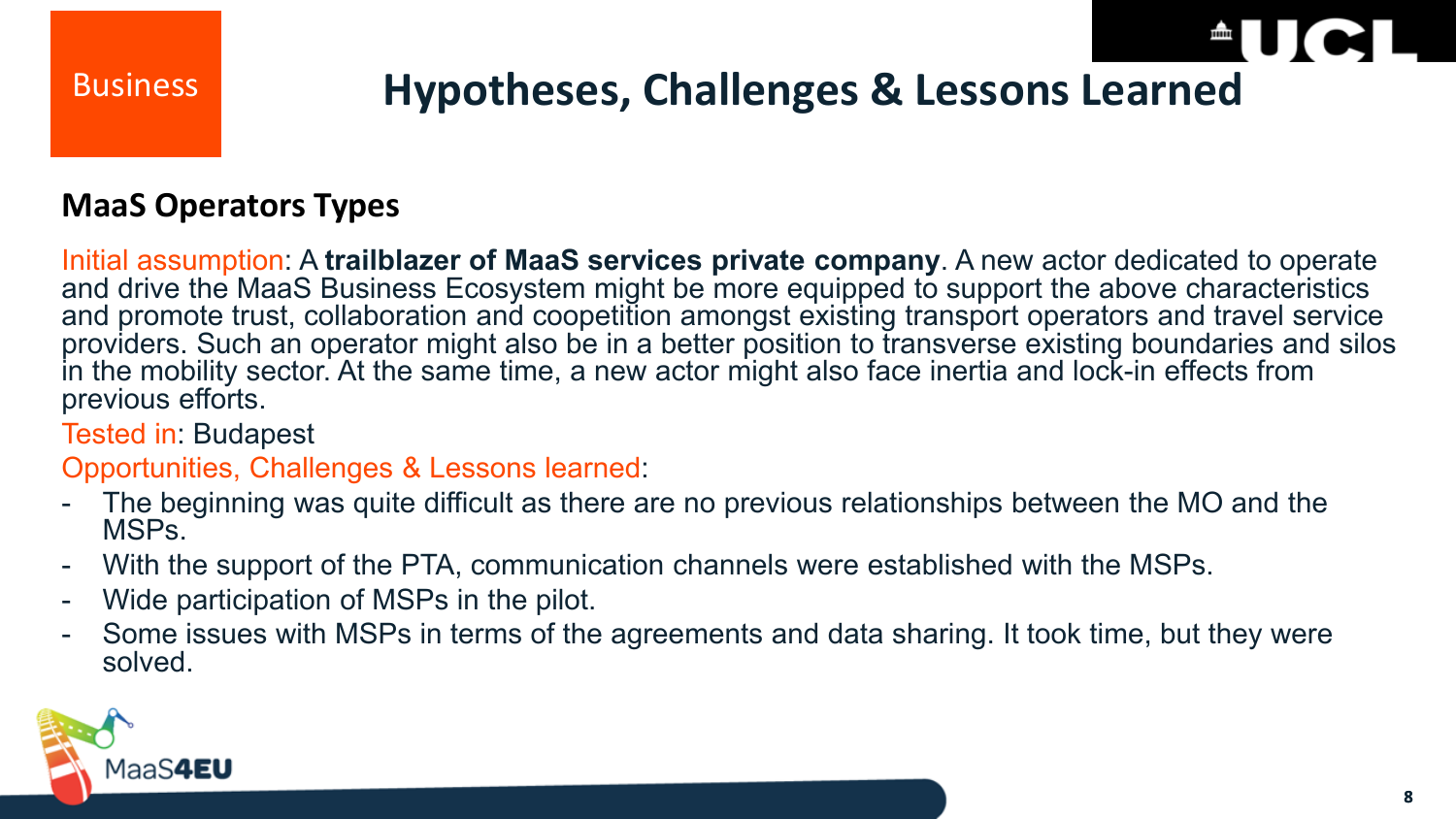

### Business **Lessons learned**

### • **Establishing communication channels with MSPs takes time**

– New concept | Hypothetical and not concrete business models | Competition among MSPs

### • **Agreements with MSPs are very challenging**

- Need for clear and specific business models & clear incentives for the MSPs
- Small scale MaaS pilots sometimes is a concern (limited number of customers;
- Relactunce to devote resources with low return
- Financial side and profit

### • **MSPs worry about commoditisation**

- Lose brand identity ( especially big companies with mature platforms are not ready to give this up) | Small MSPs are positive
- Concerns about user experience and liabilities
- Exclusivity is a selling point for big MSPs

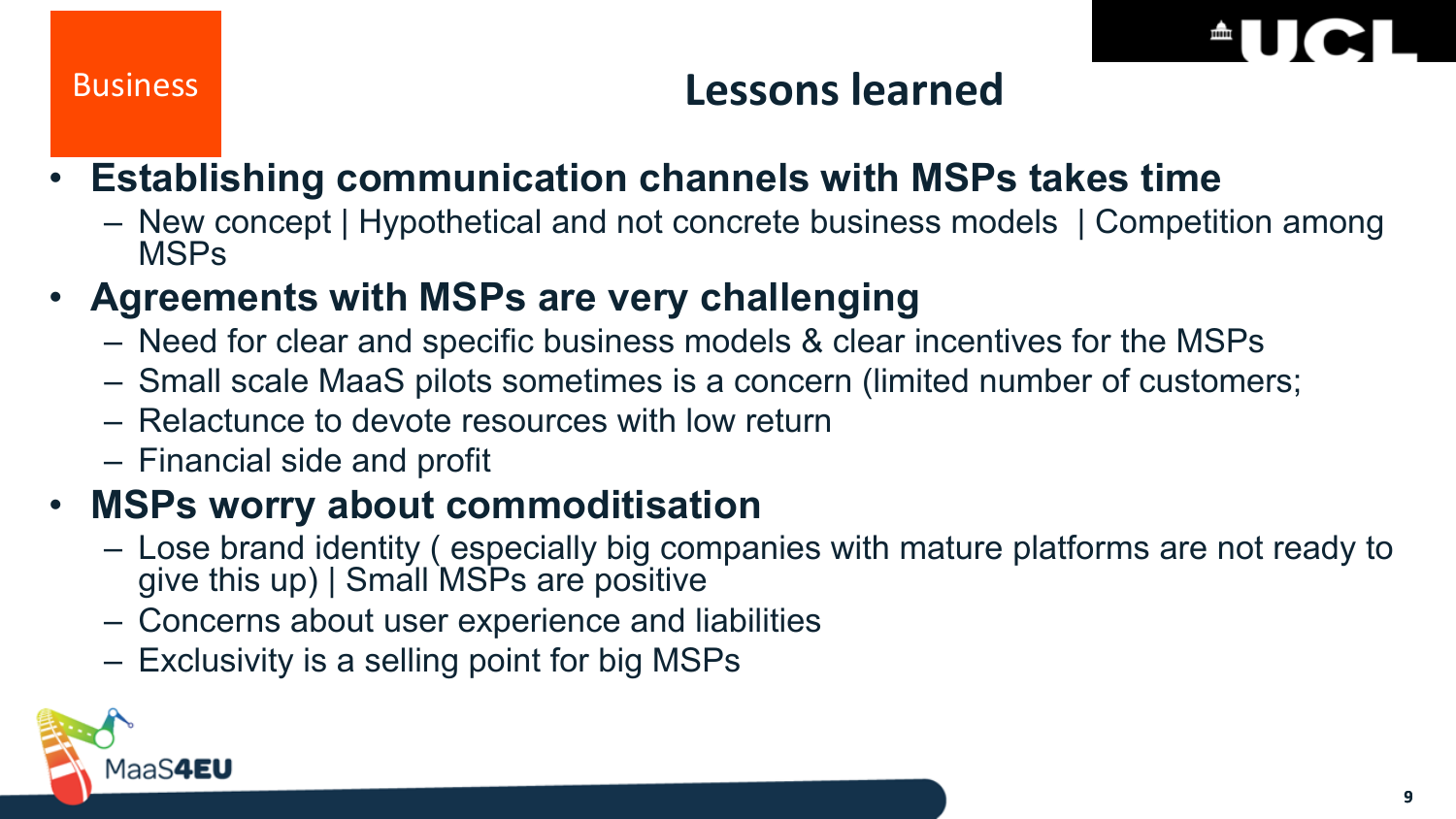

### Business **Lessons learned**

- **Data sharing agreement betweeen the MO and the MSP is critical**
	- Customer data is part of the MSP's business intelligence and future development:
		- Key interchange points (fleet management allocation and routes establishment)
		- Customer satisfaction
- **Value of co-creation among MSP who offer different services to create synergies**
- **Importance of clear goals and alignment with policy**

### **From the final interviews with MSPs who offered their services through the platform:**

=> PTA is preferable to not act as a MaaS Operator, but rather sit above the MaaS Operator and help facilitate interaction between MO and MSPs;

=> PTA should provide policy goals/requirements to the MO to offer the services to end-users (i.e. Focus on walking trips/ first-last mile using certain modes etc.)

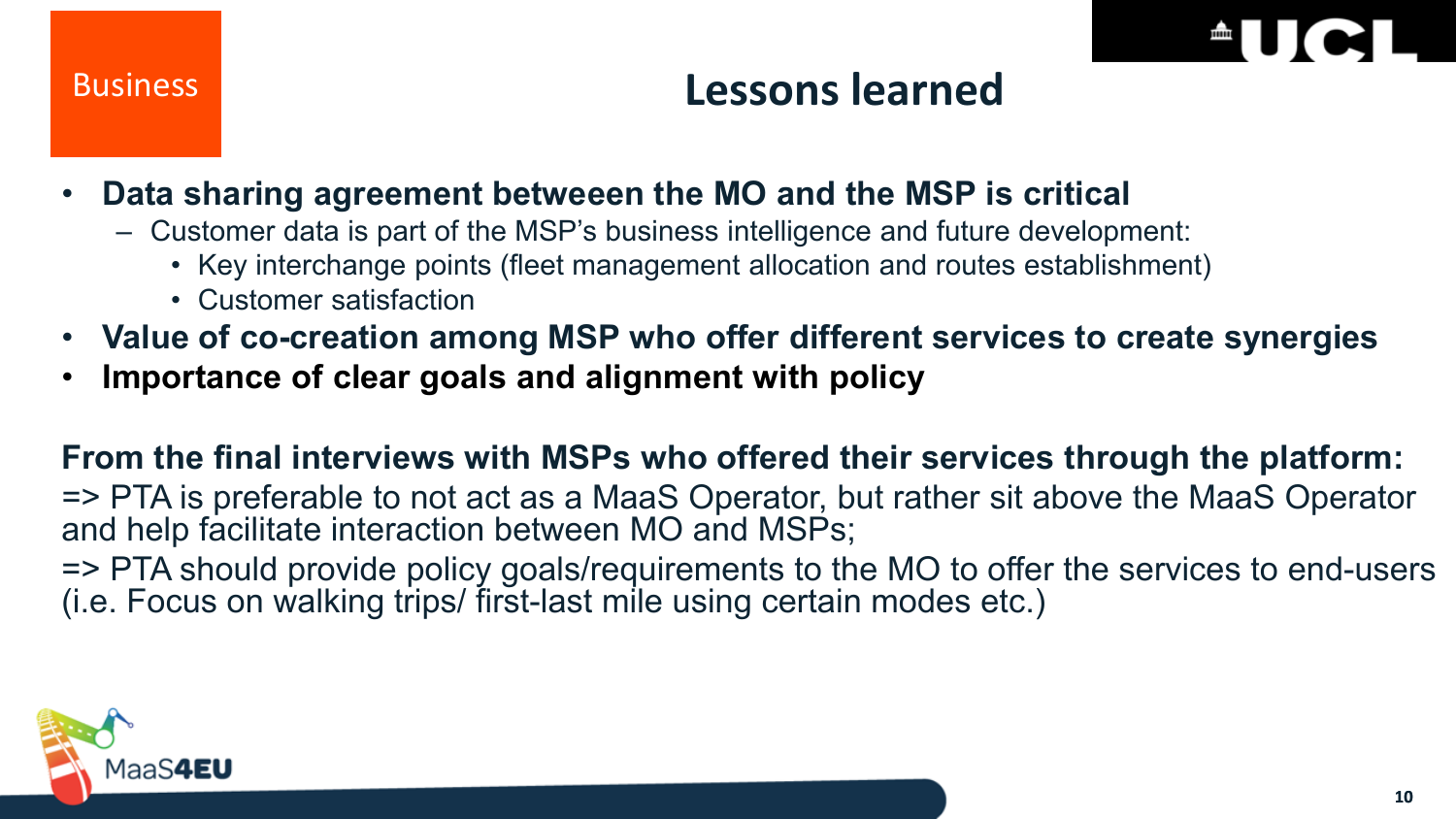Business



### **EU vs US: MaaS Business Ecosystem**

Workshop during the IATBR 2018 conference in Santa Barbara, California | 20 participants from industry & academia

**EU**: the role and participation of PTAs is considered critical for a successful deployment of MaaS. **USA**: PTAs have not that much power and emerging mobility service providers are more likely to be the champions of MaaS.

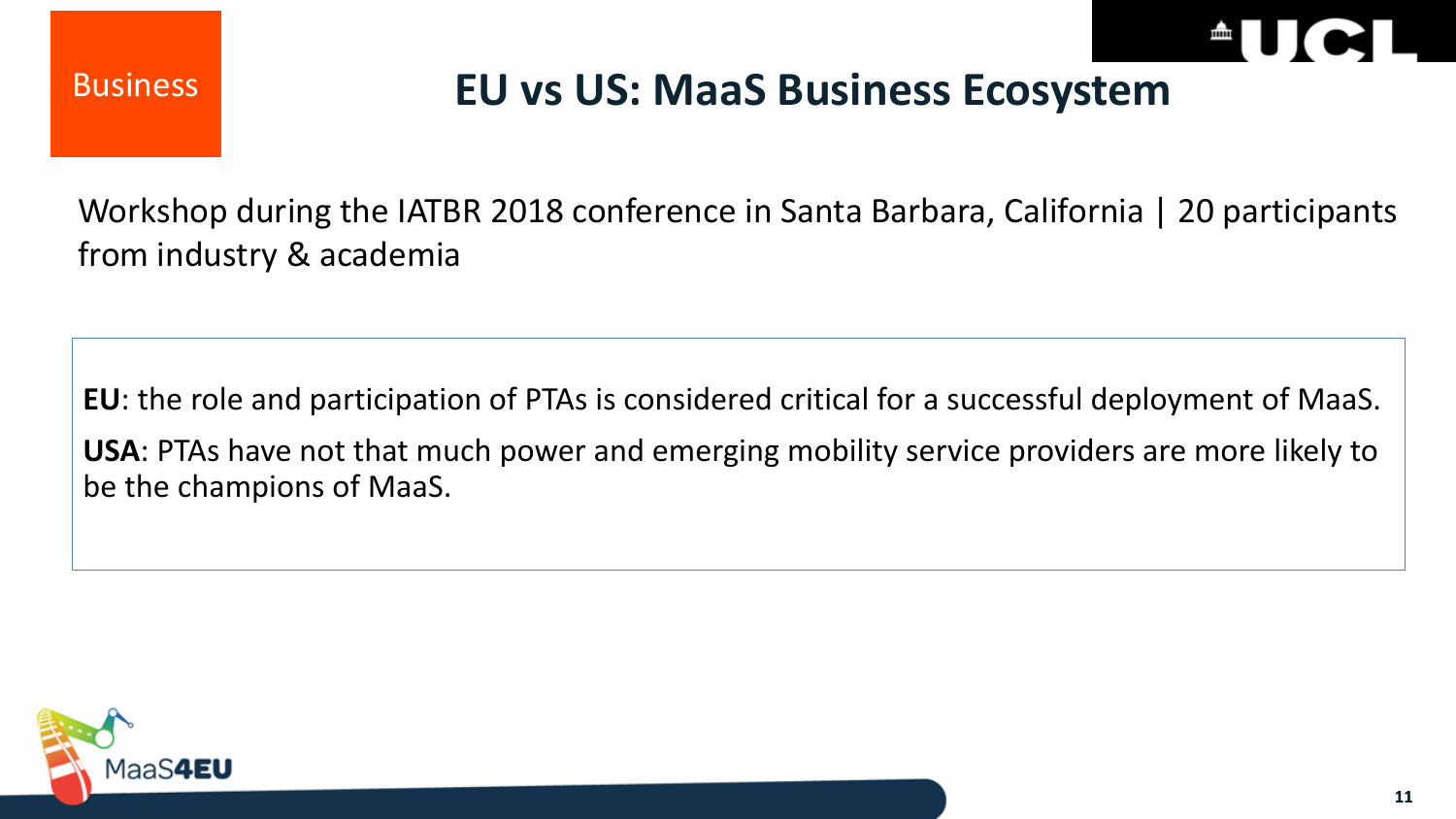

# **Challenges & Lessons Learned** Technology

- Several operators do not have the APIs needed to integrate to a MaaS platform (including booking, ticketing, payment, timetables)
- Reluctant to share access to APIs if they were available
- Payment systems MSPs wanted to be in control of this (despite technology exists)
- Paper ticketing in some modes of transport be ready to use legacy systems as we transition towards MaaS
- Pilot app
	- Payment was not an option for all modes
	- Still limited integration of services into the app

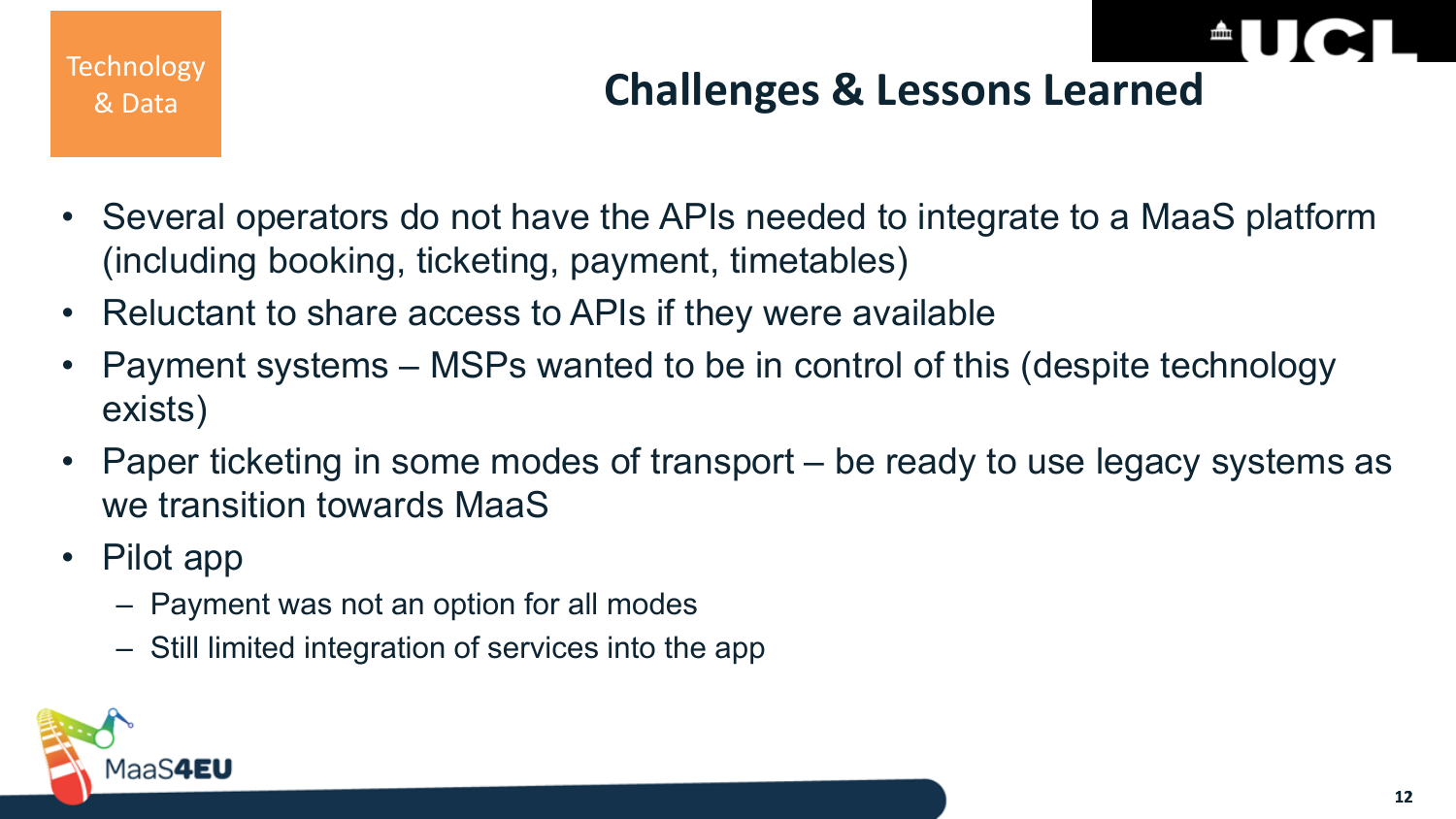



- **Importance of information provision and data sharing**
	- Live data and updating information regarding travel routes
- **Engage early with technology (basis for the rest of the solution)**
- **Flexibility with regards to implementation of different operators' services - Interoperability** (difficulty to get all on board with the same systems)

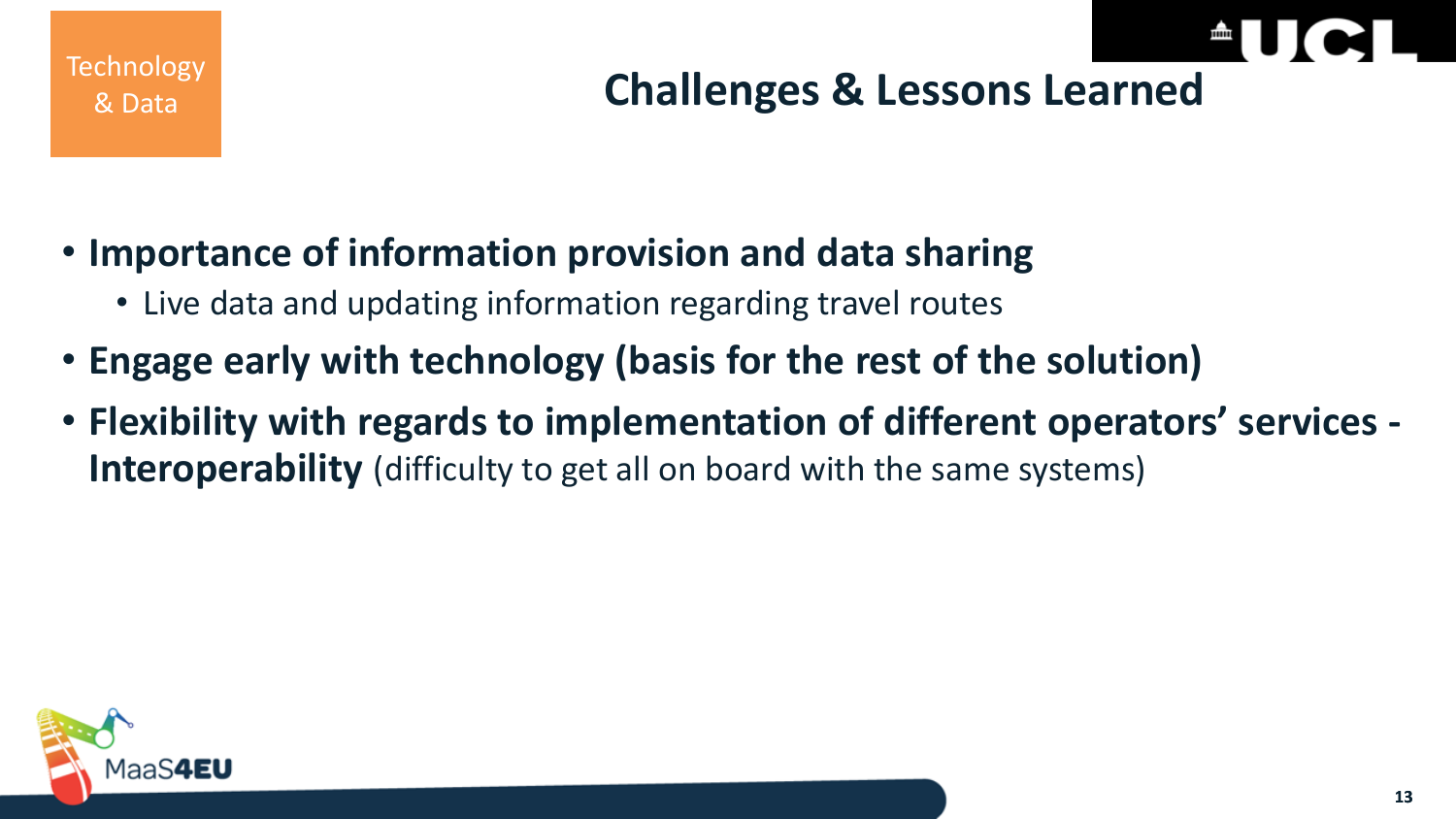# End Users **Challenges & Lessons Learned**

### • **Recruiting users to participate**

- Pay their own money for this
- Additional effort required (service was accompanied with surveys)
- **The benefits of MaaS are difficult to be processed by end users before they use a MaaS service**
	- Brand new solution
	- Information and explanation regarding what MaaS is and the potential benefits
	- Too many mobility apps
- **Promising concept once it is explained: majority of end users like the idea**
- **Difficulty in competing with pricing from existing mobility services**
	- Initial fears of locked-in to subscription services

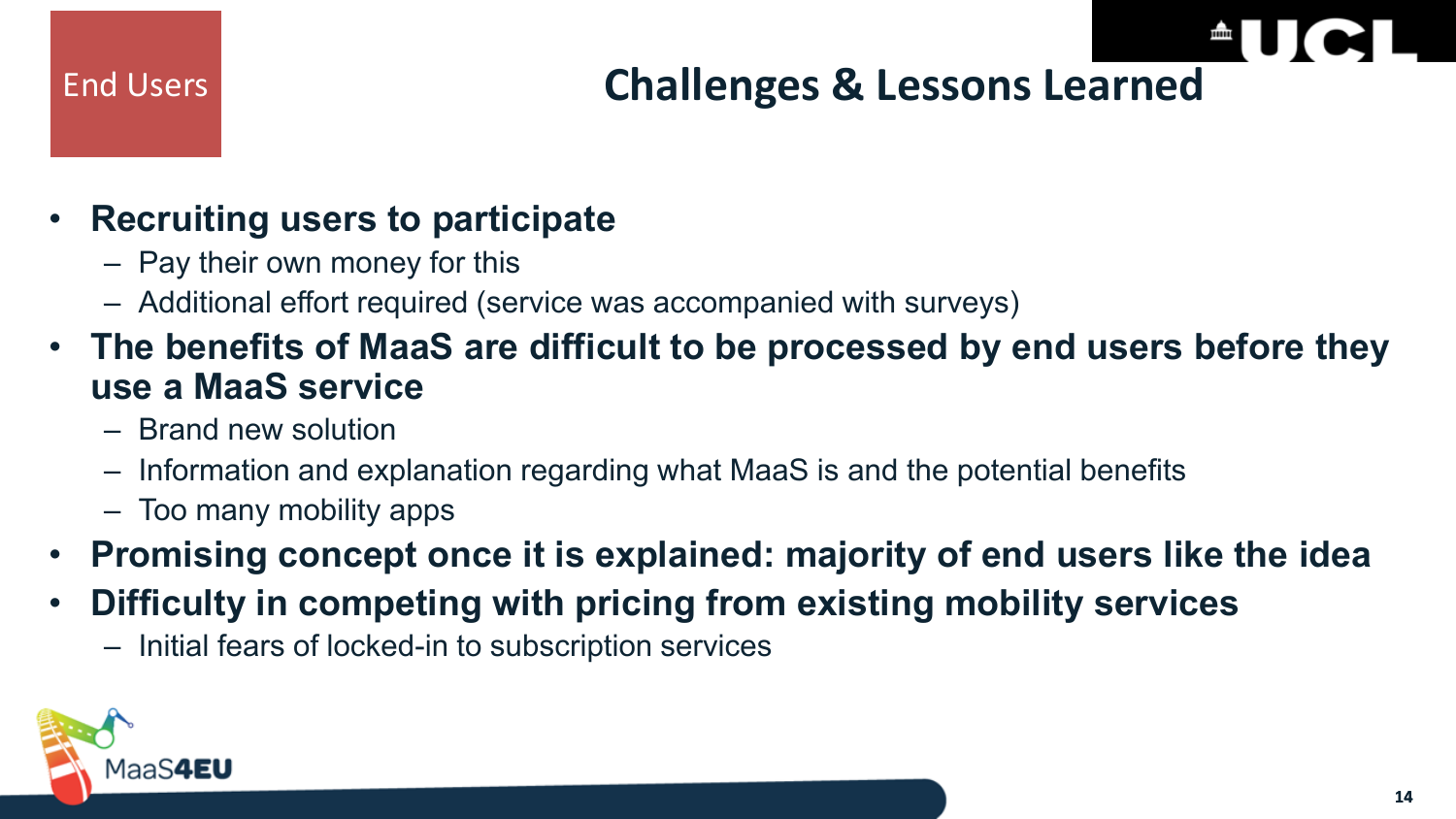### End Users

# **Challenges & Lessons Learned**

- **Once they used the MaaS4EU app and had experience they were positive towards using such a service in the future**
	- Young professionals who do not own a car are the most popular user group to target
	- Most of those who already own a car or a bike do not find high value in this service
- **They had the opportunity to use modes that they did not consider before** (demand management techniques)

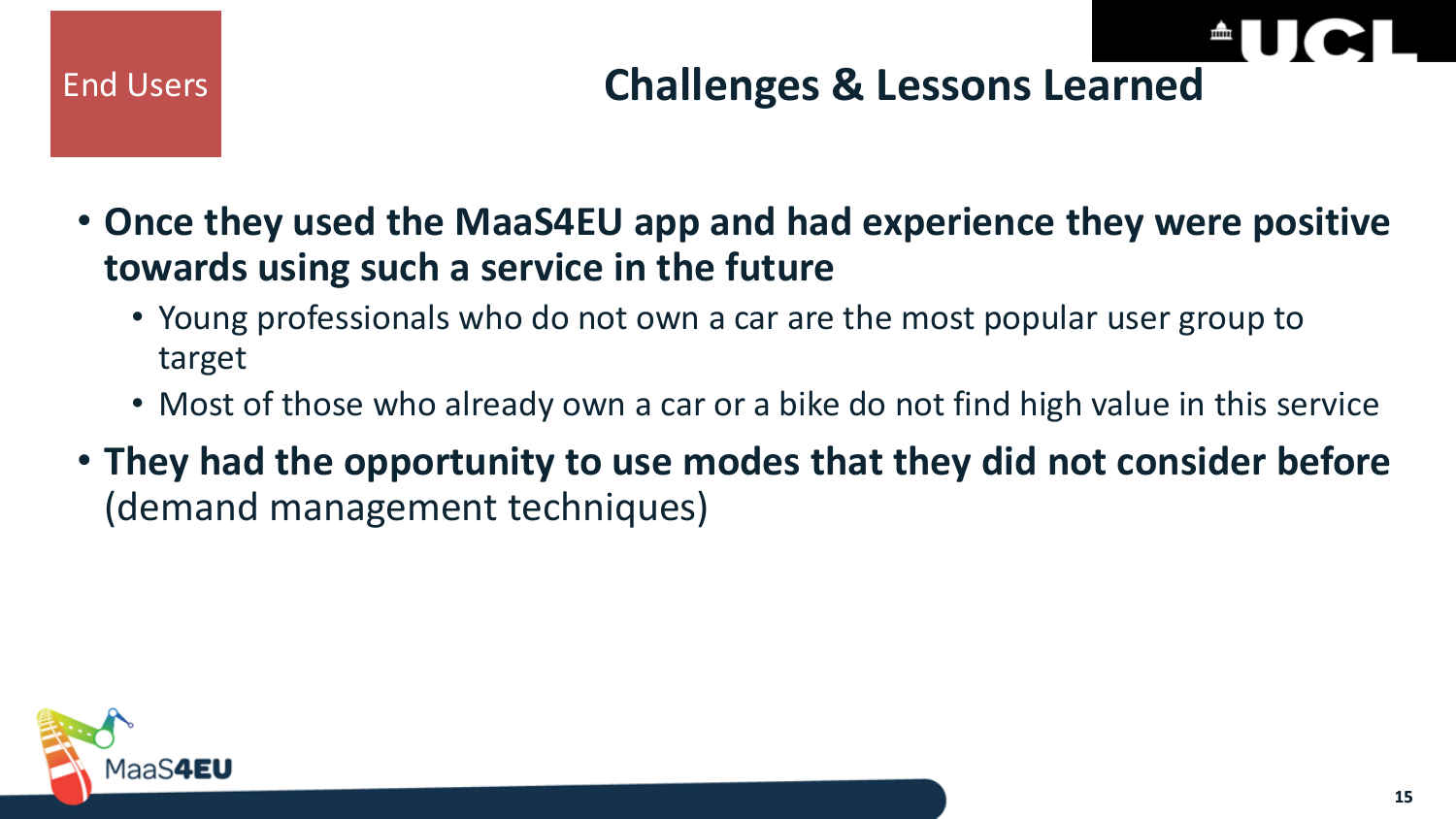



• **Opportunity for MaaS to support both public authorities and travellers through enhanced data**

- Capacity information (how full are services?) to reassure passengers; safety information regarding precautions on different modes.
- Availability of DRT and notifications for users (live changes to routes; eventmanagement)
- Potential support for tracing COVID-19 transmission

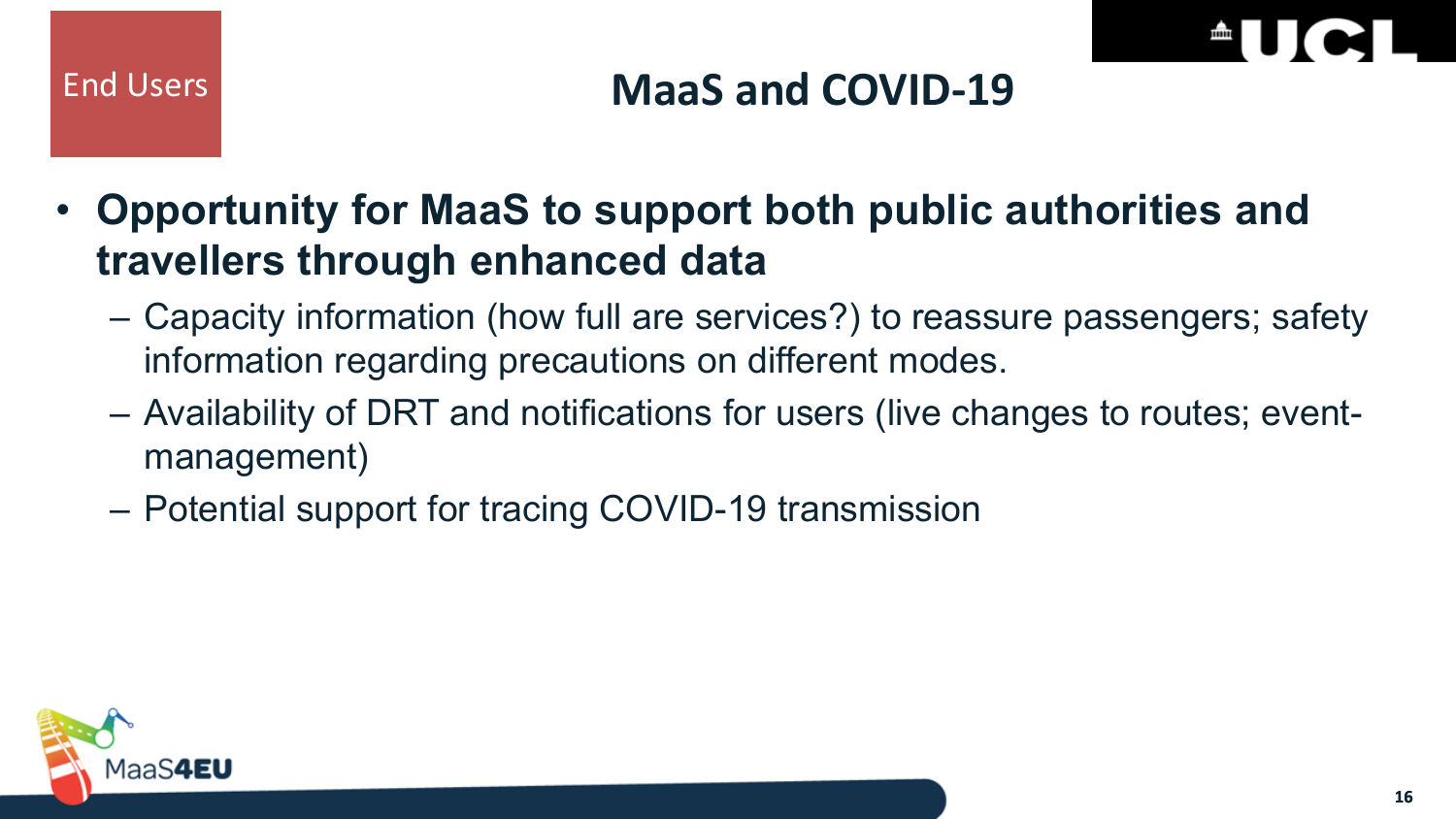### Policy **Challenges, Lessons Learned**

- **Passenger rights**
- **Liability**
- **Lack of data availability / APIs (openness/sharing requirements)**
- **Data interoperability**
- **Possibility to re-sell tickets in several occasions** 
	- In some occasions, when this is possible, the re-selling prices are higher

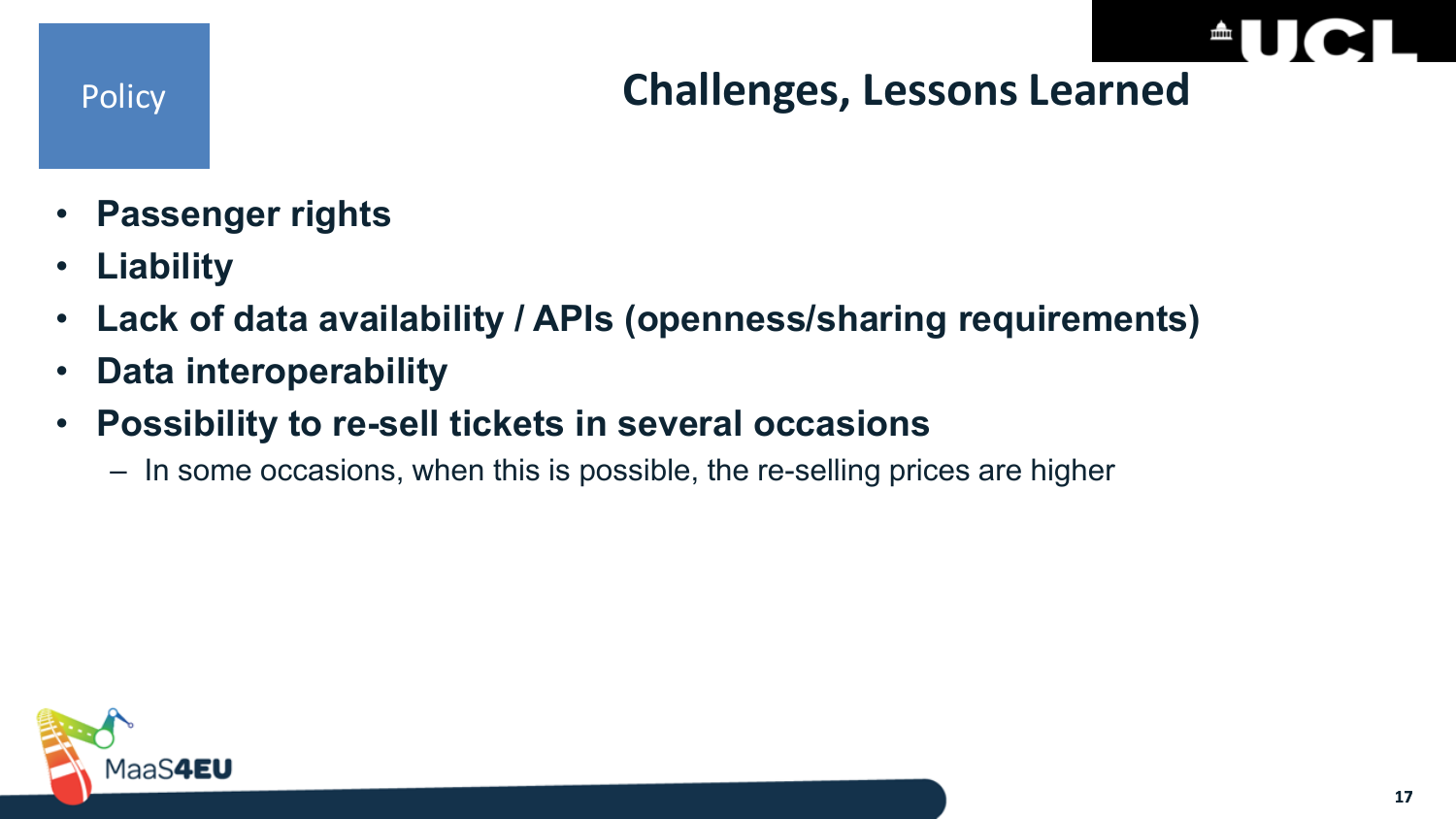

### **Challenges, Lessons Learned**

- **Clear regulation over new modes introduced**
- **Public authorities should act as bodies overseeing transition to MaaS**
- **Help organisations to work together to deliver MaaS**
- **Support open engagement**
- **Ensure funding reaches the right modes and supports their integration**

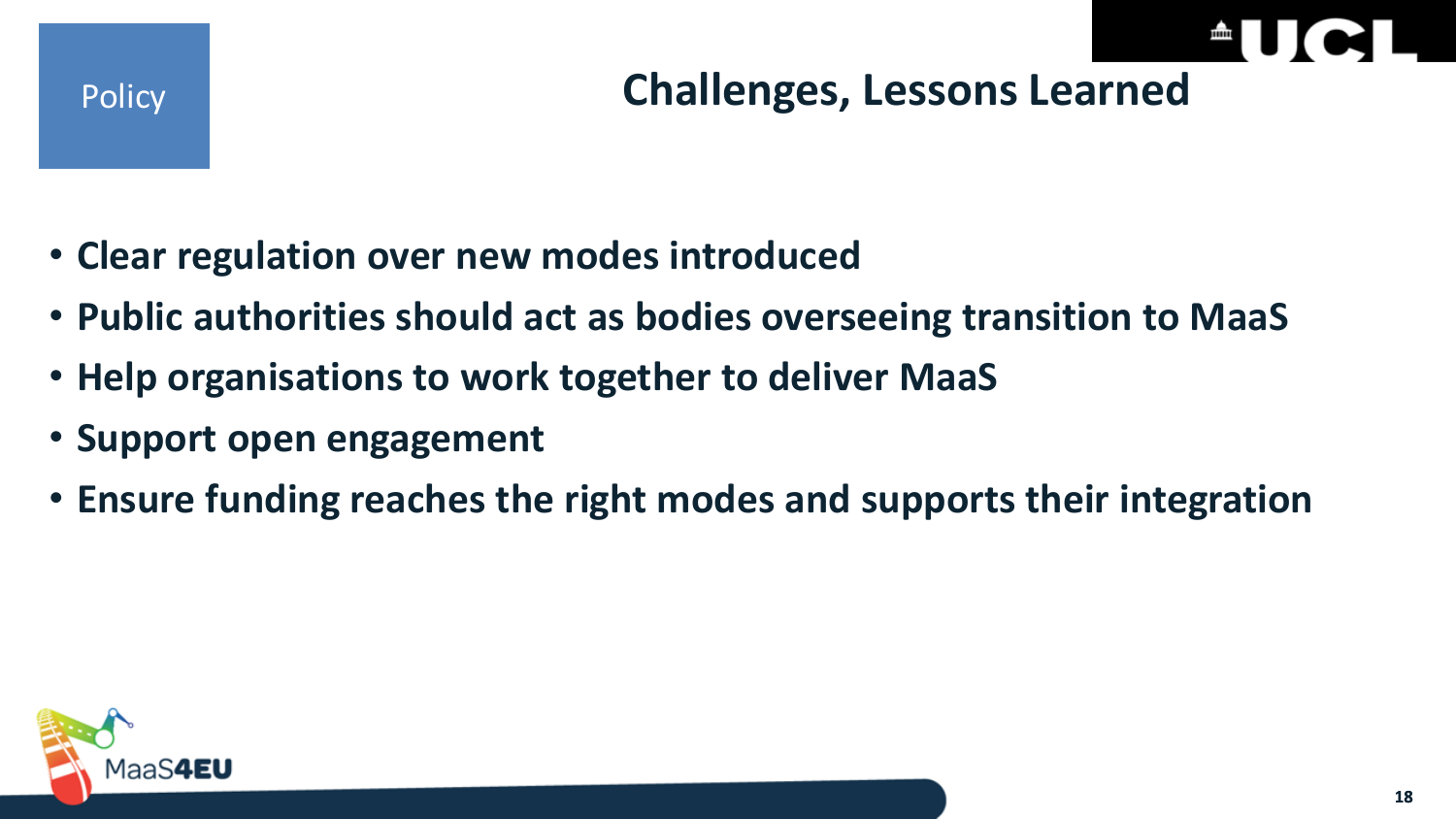

٠

### **Checklist for cities**

Policy

| <b>Domain</b>                    | <b>Item</b>                                                                                                                                             | Yes/No |
|----------------------------------|---------------------------------------------------------------------------------------------------------------------------------------------------------|--------|
| <b>The MaaS Operator should:</b> |                                                                                                                                                         |        |
| <b>End-user</b>                  | Ensure that the service provides equal access to all and does not discriminate against anyone                                                           |        |
|                                  | Provide an easily accessible and available customer service channel                                                                                     |        |
|                                  | Have in place clear procedural channels to address any complaints or issues that are raised                                                             |        |
|                                  | Have in place a clear policy for compensation or reimbursement for unsatisfactory services or when the trip is not carried out as planned               |        |
|                                  | Provide clear and fair reasons for the provision or denial of service                                                                                   |        |
|                                  | Offer services in the local language(s)                                                                                                                 |        |
|                                  | Provide accessibility and assistance at no additional cost for disabled passengers and passengers with reduced mobility                                 |        |
|                                  | Provide information before purchase and at various stages of travel                                                                                     |        |
|                                  | Give the consumer clear, accurate and consistent information so as to give the consumer the power to make decisions                                     |        |
|                                  | Fulfil the transport contract in case of disruption: mechanism for rerouting and rebooking                                                              |        |
|                                  | Provide clear and consistent information regarding the fares and fare structure for services offered                                                    |        |
|                                  | Understand the requirements and demands local users would have of the service in terms of travel patterns and habits to provide                         |        |
|                                  | worthwhile services                                                                                                                                     |        |
| <b>Commercial</b>                | Adhere to EU Competition law under which the following practices are prohibited                                                                         |        |
|                                  | Clearly define and agree roles and responsibilities in the provision of services with local operators through service agreements and legal<br>contracts |        |
|                                  | Align with the European standards of fare management systems of ISO EN 24014-1:2015                                                                     |        |
|                                  | Align with local regulations and requirements for travel and guidance from national and public authorities                                              |        |
| <b>Technical</b>                 | Provide a reliable platform with mechanisms in place to deal with system failures                                                                       |        |
|                                  | Ensure services are provided via multiple platforms                                                                                                     |        |
|                                  | Provide secure payment options                                                                                                                          |        |
| <b>Safety &amp; Security</b>     | Provide privacy policy that is available and accessible to users                                                                                        |        |
|                                  | Be in line with GDPR in terms of data storage and protection                                                                                            |        |
|                                  | Ensure that no personal data is used without explicit consent from the user. Consent must be freely given, with clear explanation of what               |        |
|                                  | data is being collected, who is collecting the data and what the data will be used for                                                                  |        |
|                                  | Provide the option for users to opt-out from the data being collected                                                                                   |        |
|                                  | Carefully select operators to work with to make sure end-users are provided with a safe and secure service at the end point                             |        |
|                                  | Be prepared to comply and support changes towards public safety requirements and suggestions from local and national authorities                        |        |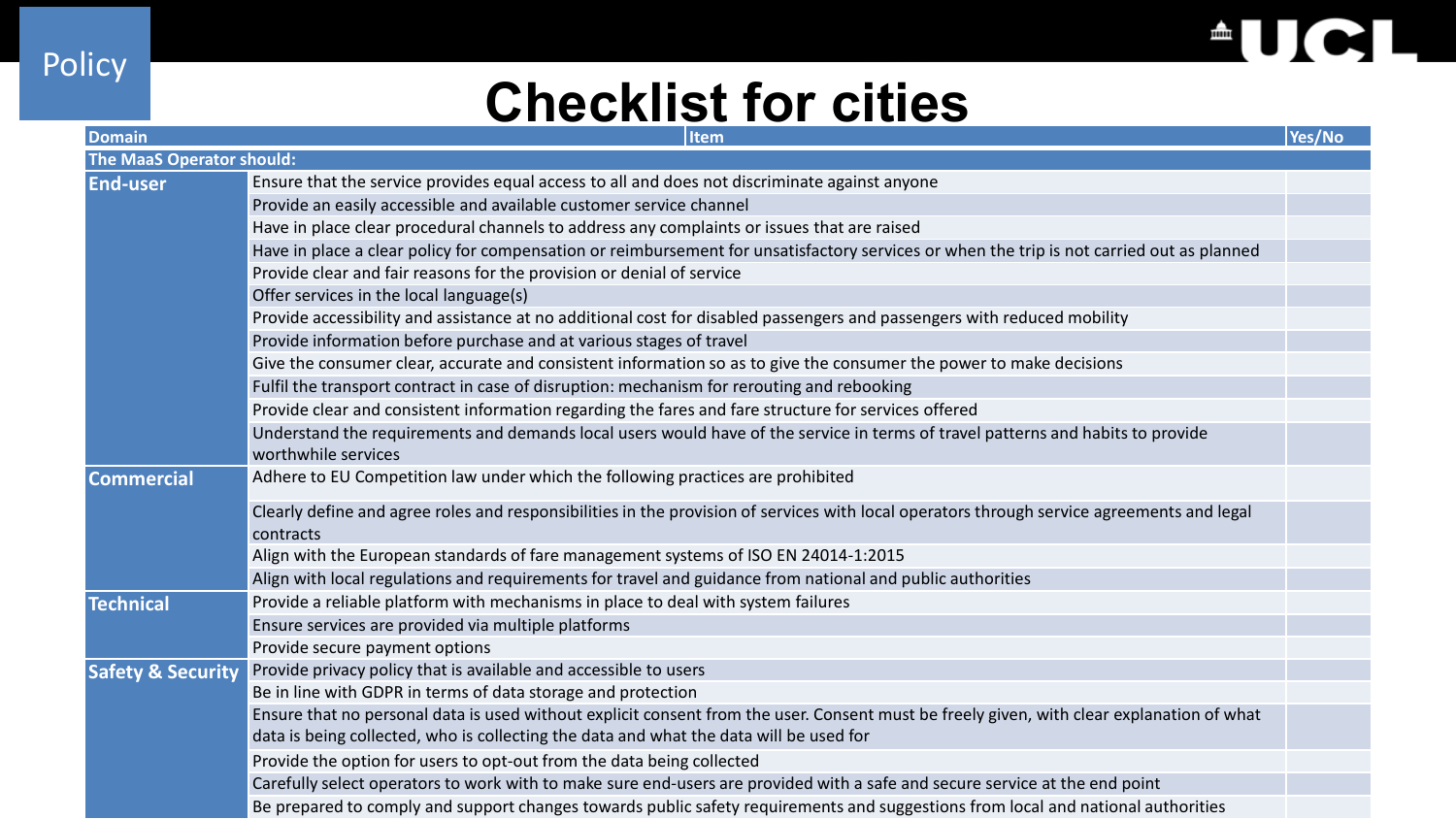### **Take aways**

- If a MaaS service/business model does not work in one area, it does not necessarily mean that it will not work in another areas
- Not one MaaS solution for all
- MaaS is a general concept that can be adapted to the needs of any local or national and international content

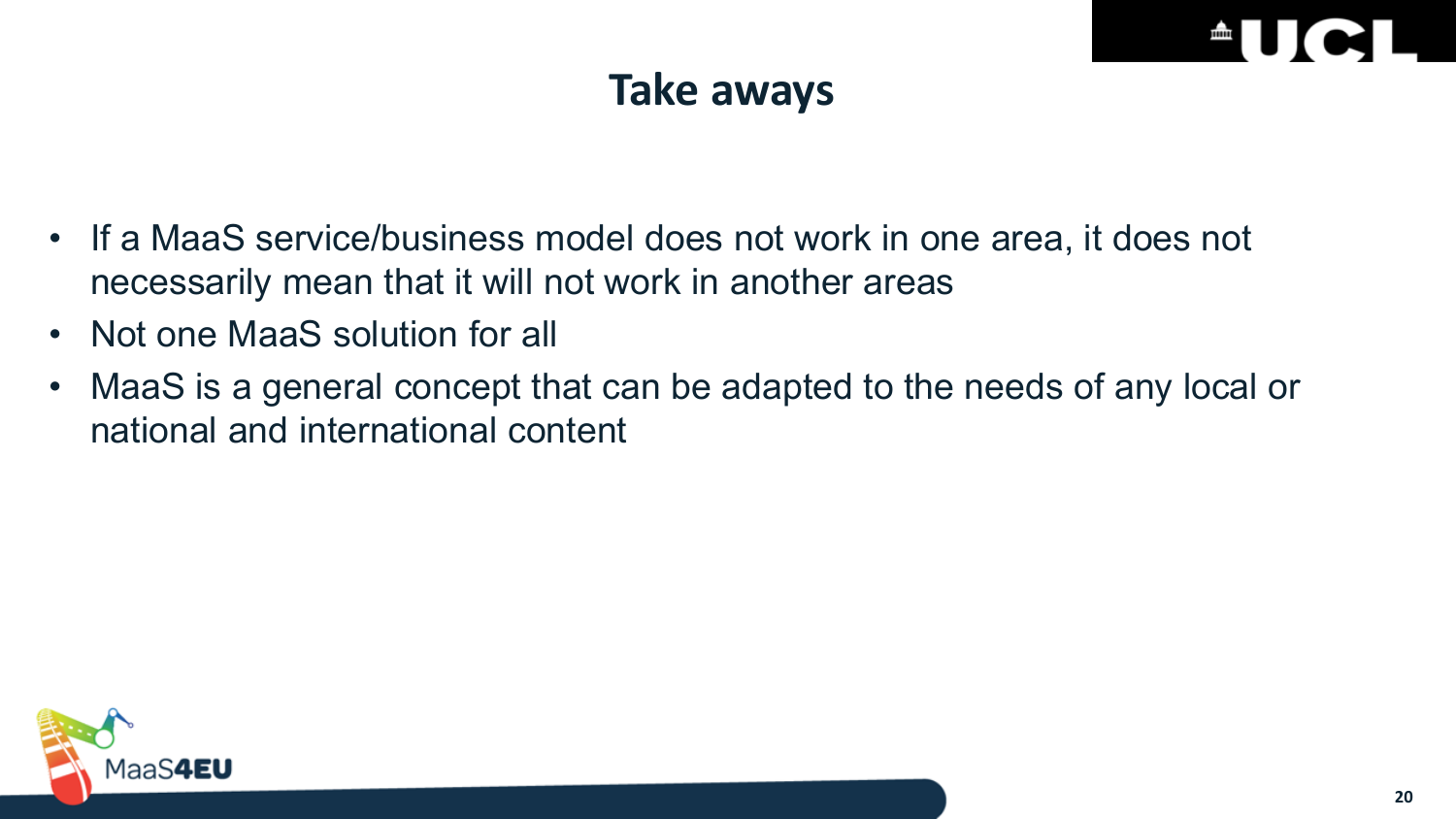

## **More Information**









- Luxembourg-Germany
- Budapest



You can find more information at: <https://www.maaslab.org/projects-2>